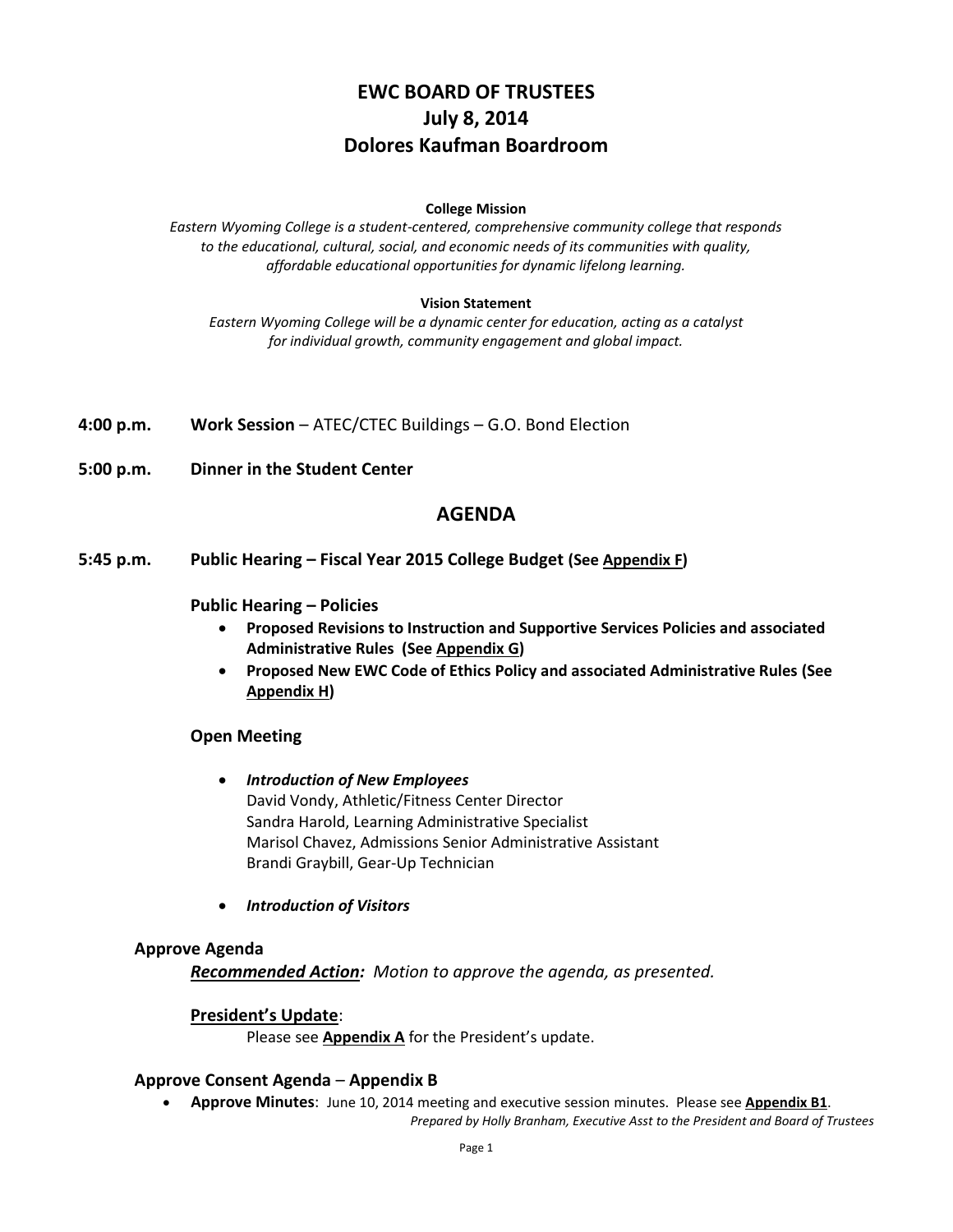**Approve Goshen Community Theatre Agreement**: *GCT wishes to continue their agreement for services for the 2014-2015 year. No significant changes were made to the agreement. Please see Appendix B5 for details of the agreement.*

*Prepared by Holly Branham, Executive Asst to the President and Board of Trustees*

 **Approve Fair Board Association Facility Usage Agreement**: *The Goshen County Fair Association Facility Usage contract reflects no changes for the 2013-2014 school year. The charge will be a total of \$10,000 plus 15% of gate revenue generated at the EWC host rodeo. Please see Appendix B6 for a copy of the facility usage contract.*

*Prepared by Holly Branham, Executive Asst to the President and Board of Trustees*

 **Approve Renewal of WDOC and EWC Educational Services Agreement***: The purpose of this agreement is to provide education to Wyoming Department of Corrections inmates through classes offered by Eastern Wyoming College. This is a renewal agreement. The only change in the agreement is the updated EWC 2014-2015 Tuition and Fees Rate Schedule. Please see Appendix B8 for a copy of the agreement.*

*Prepared by Dr. Dee Ludwig, Vice President of Learning*

 **Approve Golf Course Agreement**: *In Appendix B12 is the renewal of the Golf Course Agreement between the City of Torrington and Eastern Wyoming College. No changes have been made to the agreement.*

*Prepared by Holly Branham, Executive Asst to the President and Board of Trustees*

*Trustees, please feel free to contact Dr. Armstrong prior to the board meeting regarding any questions you may have concerning the consent agenda.*

#### *Recommended Action: Motion to approve the consent agenda, as presented.*

### **Action Items**

#### **Approve Financial Report**

Please see **Appendix C** for the written financial report and the construction projects update.

*Prepared by Mr. Ron Laher, Vice President for Administrative Services*

#### *Recommended Action: Motion to approve the financial report, as presented.*

### **Approve Fiscal Year 2014 Transfers of Unexpended/Unencumbered Appropriations and Requested Budget Authority Increases**

Pursuant to W.S. 16-4-112/113, a public hearing with notice lawfully published on June 18, 2014 in the Torrington Telegram was held for the purpose of soliciting public comment on proposed transfers of unexpended and unencumbered appropriations within the Current and Plant Funds for the fiscal year ending June 30, 2014, as more fully detailed in **Appendix D**. No comments were offered for consideration during the public hearing held on June 30. The operational fund budget was increased by \$308,355; for equipment grants from EWC Foundation (\$67,363), additional community services and continuing education revenues (\$39,847), hail damage repairs (\$65,154), and the balance for concurrent enrollment contractual services and other miscellaneous budget adjustments. Auxiliary fund budgets were increased appropriately for re-projected housing and motor pool expenditures. Grants budgets were increased to support awarded and expended funds. Plant fund budgets were increased for expenditures related to the retirement of the 2006 series revenue bonds, Lancer Hall Additions, Fine Arts Building Entry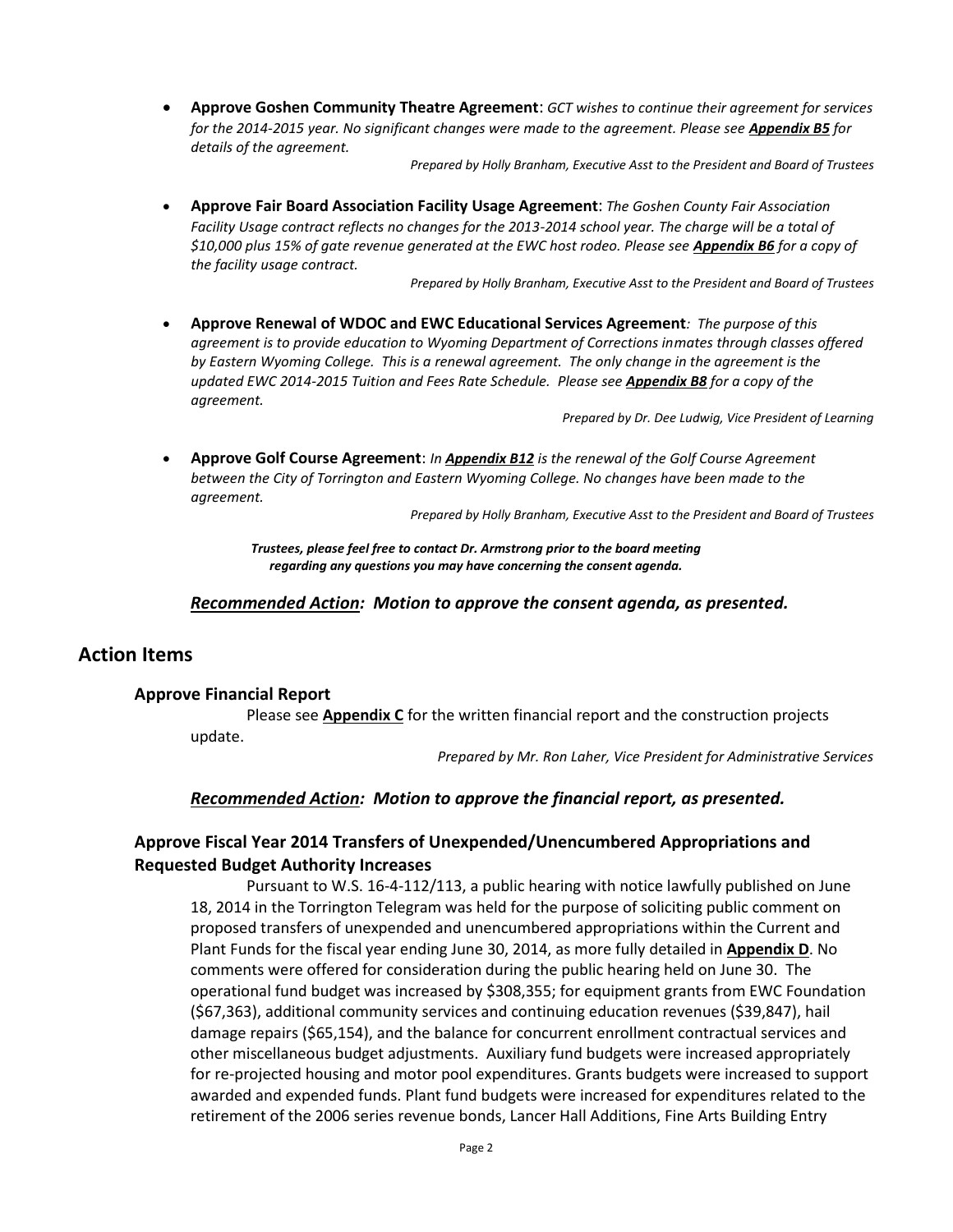Remodel, and annual depreciation expense that was not provided for in the beginning approved budget.

Please approve the transfers and budget authority increases as presented. *Prepared by Ron Laher, Vice President for Administrative Services*

# *Recommended Action: Motion to approve the fiscal year 2014 transfers of unexpended/unencumbered appropriations and requested budget authority increases, as presented.*

### **Approve Assessment of One-Half Mill Levy for FY-2015 and FY-2016**

EWC's one-half mill levy supports continuing concurrent enrollment, dual enrollment, and other post-secondary education programs and services through the Eastern Wyoming Board of Cooperative Educational Services (EW BOCES), of which EWC is a member. A public hearing on the EWC assessment was held on June 30 and no comments were offered. Please refer to **Appendix E** to review the details of the FY-2015 budget that is scheduled to be considered by the EW BOCES on July 10.

*Prepared by Ron Laher, Vice President for Administrative Services*

## *Recommended Action: Motion to approve the assessment of the one-half mill levy for FY-2015 and FY-2016, as presented.*

### **Approve Proposed Fiscal Year 2015 College Budget**

The Fiscal Year 2015 College Budget book can be found in **Appendix F**. *Prepared by Mr. Ron Laher, Vice President for Administrative Services*

# *Recommended Motion: Motion to approve the Fiscal Year 2015 College Budget, as presented.*

# **Approve on Final Reading the Revisions to the Instruction and Supportive Services Policies and Associated Administrative Rules**

Please see **Appendix G** for the proposed changes to the Instruction and Supportive Services Policies and associated Administrative Rules. This is the next section of the Policy Manual to be updated with shorter and more concise policies and procedures being moved to administrative rules.

*Prepared by Holly Branham, Executive Asst to the President/Board of Trustees*

# *Recommended Action: Motion to approve on final reading the proposed revisions to the Instruction and Supportive Services Policies and associated Administrative Rules, as presented*

### **Approve on Final Reading the Proposed New Code of Ethics Policy and Associated Administrative Rules**

Please see **Appendix H** for the proposed new Code of Ethics Policy and associated Administrative Rules.

*Prepared by Holly Branham, Executive Asst to the President/Board of Trustees*

# *Recommended Action: Motion to approve on final reading the new Code of Ethics Policy and associated Administrative Rules, as presented.*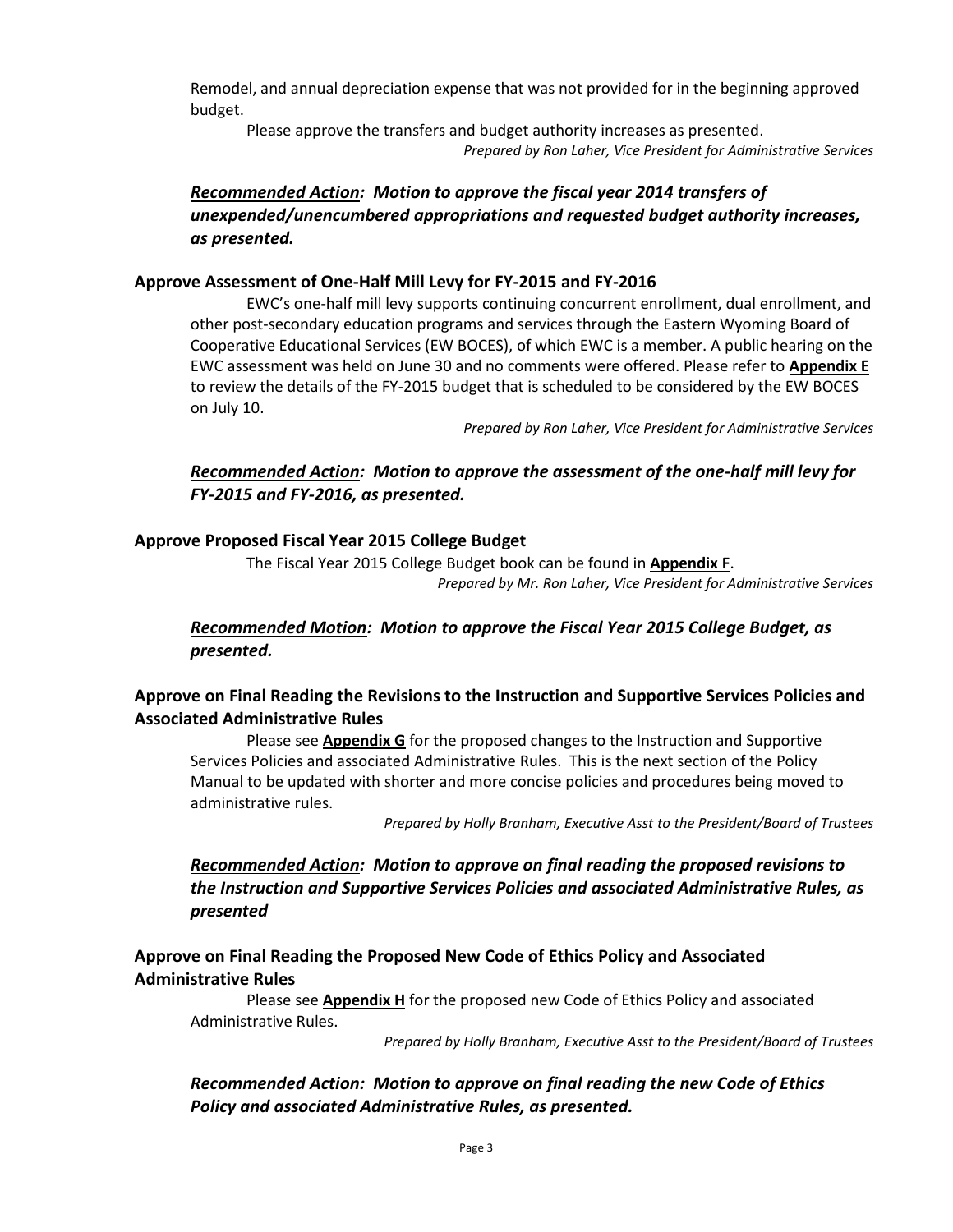### **Approve Request to Seek Bids for New Eastern Hall Domestic Hot Water Boiler and Waive Portion of Purchasing Procedures Administrative Rule6.0.1**

EWC Administrative Rule 6.0.1 requires that we have specific Board of Trustee approval to solicit bids for purchases expected to exceed \$30,000, which we are asking for at this time. In addition the policy requires that we present to the Board of Trustees, for their approval, a recommendation to purchase at their next regularly scheduled meeting after bids are received and analyzed.

The Eastern Hall domestic hot water boiler is failing and should be replaced prior to the beginning of the Fall-2014 semester so as not to inconvenience the residents of Eastern Hall. The cost of the new boiler is expected to exceed \$30,000 and take up to four weeks order processing time. This price will include the removal and disposal of the failing boiler, all labor, materials and equipment to perform the work in a workmanship like manner, and the costs of all applicable contractor bonds and insurance.

In order to expedite the ordering and installation prior to the beginning of the Fall-2014 semester of a new boiler we are asking for the Board to waive the formal presentation of a recommendation to purchase at their next regularly scheduled meeting and authorize us to proceed with the purchase when bids are received and analyzed. The Board will then formally ratify the purchasing decision at their next regularly scheduled meeting.

**Please approve our request to seek bids for the replacement of the Eastern Hall domestic hot water boiler.** 

**Also, please approve our request to waive that part of the EWC Administrative Rule 6.0.1 which requires us to present a purchase recommendation to the Board of Trustees prior to purchasing the replacement boiler.**

See **Appendix I** for a copy of the Purchasing Procedures Administrative Rule 6.0.1. *Submitted by Mr. Clyde Woods, Director for Procurement and Contracts*

*With the approval of Mr. Ron Laher, Vice President for Administrative Services and Mr. Keith Jarvis, Director for Physical Plant*

# *Recommended Action: Motion to approve seeking bids for replacement of the Eastern Hall domestic hot water boiler and waiving Administrative Rule 6.0.1 in order to expedite the purchase.*

### **Approve Bond Resolution**

Please see **Appendix J** for the general obligation bond resolution relative to the Agricultural Technology Education Center and the Career and Technical Education Center. *Prepared by Mr. Ron Laher, Vice President for Administrative Services*

### *Recommended Action: Motion to approve the Bond Resolution.*

### **Approve the Appointment of Debbie Ochsner to the Position of Social Science Instructor**

Mrs. Ochsner has a Master of Social Work degree from the University of Wyoming (2003). Debbie has a Bachelor of Science degree with a minor in Psychology from the University of Wyoming also and completed that in 1999. Mrs. Ochsner has 15 years of clinical experience and has been an adjunct instructor for a total of 6 semesters. Debbie has been serving as the Director of Counseling and Disability Services here at Eastern Wyoming College since 2005. Prior to that she worked at Peak Wellness as a counselor. Mrs. Ochsner has also trained RA's on suicide Prevention, Crisis Intervention and Health and Wellness. She directed the Daniels Fund Program, the Strengthening Families Program and led the Therapeutic Foster Care Parent Training for the State of Wyoming.

*Prepared by Mr. Stuart Nelson, Director of Human Resources*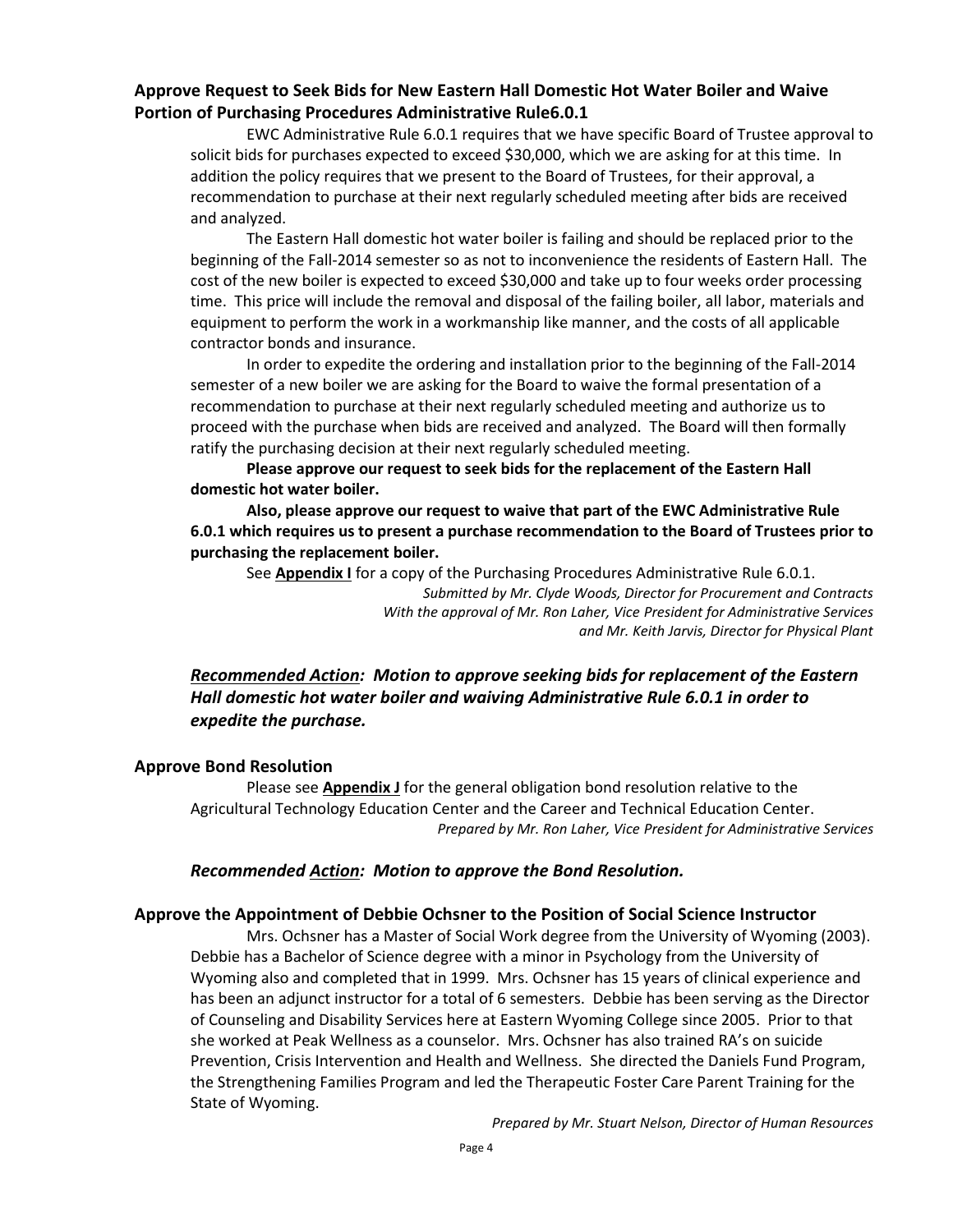## *Recommended Action: Motion to approve the appointment of Debbie Ochsner to the position of social science instructor, as presented.*

### **Approve the Appointment of Amanda Fear to the Position of Cosmetology Instructor**

Amanda Fear is a 2005 graduate of the EWC cosmetology program. She has owned her own salon and is currently finishing her instructor's hours at the IBMC facility in Cheyenne. Amanda lives in Torrington and brings a wealth of experience in all avenues of Cosmetology. She is highly skilled in Hair, nails and skin techniques. She will be a nice addition to our program

*Prepared by Mr. Stuart Nelson, Director of Human Resources*

# *Recommended Action: Motion to approve the appointment of Amanda Fear to the position of cosmetology instructor, as presented.*

### **INFORMATION ITEMS**

### **College Relations Update**:

I recently spent a morning at the Wyoming Medium Correctional Institution as I was invited to provide media training to their public information officers. The office continues to be extremely busy this time of year and we prepare for the next academic year. We are working with Zach and Mai Lee on the new viewbook to be used for recruitment. A great deal of our time is being spent on preparing information items for the bond campaign. EWC will have a float in the parade and will have a booth in the Ag Hall during the Goshen County Fair.

*Prepared by Ms. Tami Afdahl, Director of College Relations*

### **Human Resources Update**:

EWC has hired Brandi Graybill as the new GearUP Technician. Brandi has worked in the program since 2006 and will be a great addition to our staff.

Debbie Ochsner was hired as the new Social Science Instructor to replace Jennifer Hart. Debbie is our current counselor and we are advertising to hire her replacement.

At this time we are advertising for a webmaster, part time food service, full time food service (cook) and the counselor positions.

*Prepared by Mr. Stuart Nelson, Director of Human Resources*

### **Institutional Development Update**:

Please see **Appendix K** for the Institutional Development update.

*Prepared by Mr. Oliver Sundby, Director of Institutional Development*

#### **Learning Update**:

Please see **Appendix L** for the Learning update.

*Prepared by Dr. Dee Ludwig, Vice President for Learning*

o **Instructional Program Reviews – Part Two**: Please see **Appendix M** for part two of the instructional program reviews featuring the Business Cluster and the Welding and Machine Tooling Program.

> *Prepared by the Business and Welding Faculty, Business & Technology Division Chair Rick Vonburg, and Dr. Dee Ludwig, Vice President for Learning*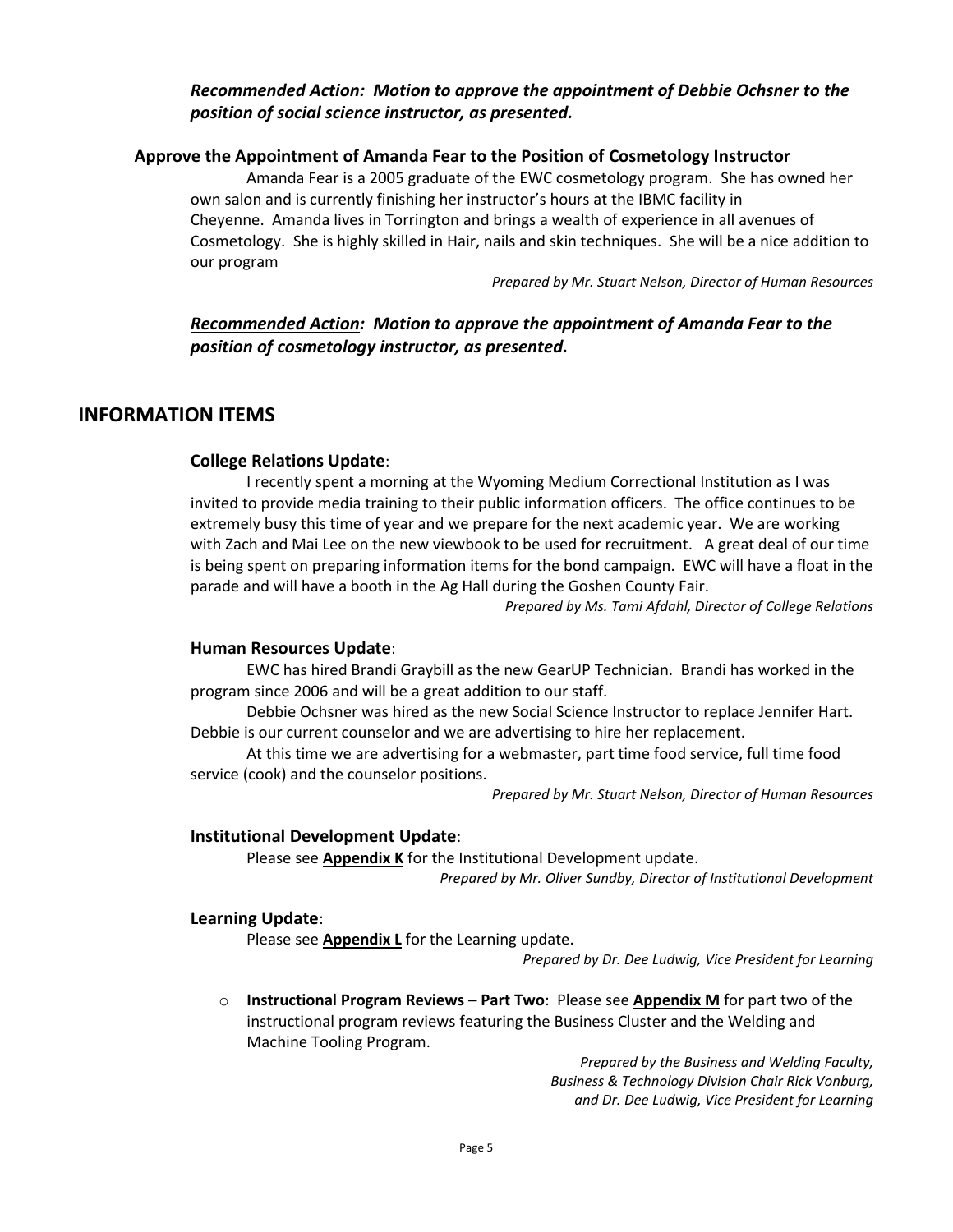o **Summer 2014 Enrollment Preview**: The Summer 2014 Enrollment preview indicates EWC experienced a 17.2% decrease in total student headcount as compared to Summer 2013. The total student headcount of 384 students reflects an overall decrease of 80 students. Full-time enrollment increased by 7 students and part-time enrollment was down 87 students (18.8%). FTE decreased by 14.8 (12.5%). Please see **Appendix N** for further details.

*Prepared by Ms. Kimberly Russell, Director for Institutional Research*

o **Yearly Grant Update**: Please see **Appendix O** for the grant update. *Prepared by Ms. Lynn Wamboldt, Administrative Specialist for Learning & Effectiveness*

### **Student Services Update**:

Please see **Appendix P** for the Student Services update.

*Prepared by Dr. Rex Cogdill, Vice President for Student Services*

### **Trustee Topics**

 **Association of Community College Trustees Annual Leadership Congress, Chicago, IL, October**  22-25, 2014. Early registration deadline is August 15<sup>th</sup>. Early registration fee is \$895, \$1,045 after August 15<sup>th</sup>. The conference hotel is the Hyatt Regency Chicago. Rooms will go very quickly. Please let Holly know if you are interested in registering for the conference.

### **Executive Session – Personnel**

*Recommended Action: Motion to adjourn to executive session to discuss personnel.*

**Adjournment**